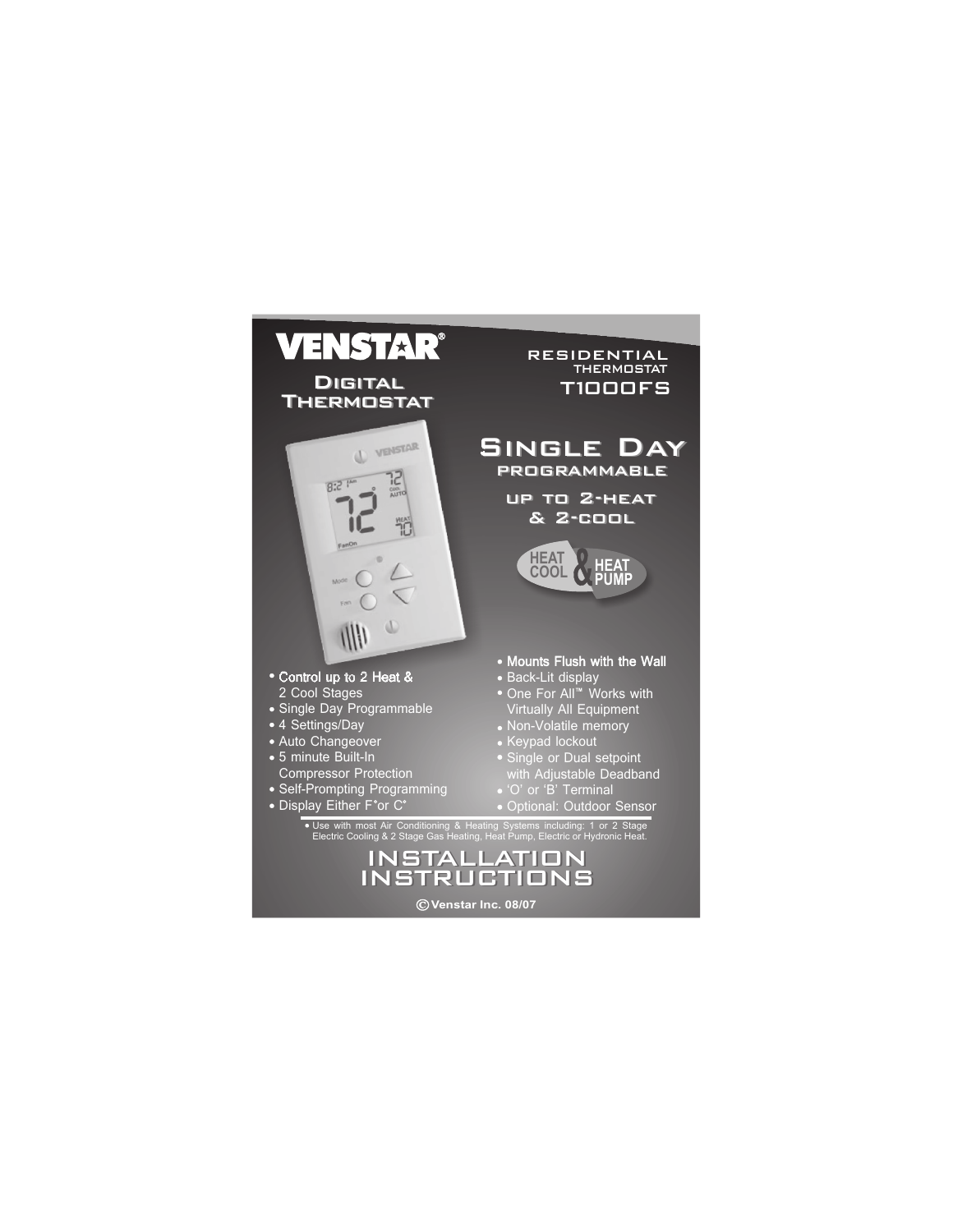# **Table Of Contents**

|                | Step #1: Preparation                                                                                                                                                           | 2       |
|----------------|--------------------------------------------------------------------------------------------------------------------------------------------------------------------------------|---------|
|                | Step #2: Remove & Replace<br><b>Old Thermostat</b>                                                                                                                             | З       |
|                | <b>Step #3: Wire Connections</b>                                                                                                                                               |         |
|                | Step #4: Test Operation                                                                                                                                                        | 12      |
|                | <b>Trouble Shooting</b>                                                                                                                                                        | 13      |
| <b>CAUTION</b> | Follow Installation Instructions carefully.<br>DISCONNECT POWER TO THE HEATER -<br>AIR CONDITIONER BEFORE REMOVING<br>THE OLD THERMOSTAT AND INSTALLING<br>THE NEW THERMOSTAT. | WARNING |

**Venstar Inc. 08/07**

## **P/N T1000FS**

This device complies with Part 15 of the FCC rules. Operation is subject to the following two conditions: (1) This device may not cause harmful interference, and (2) this device must accept any interference received, including interference that may cause undesired operation.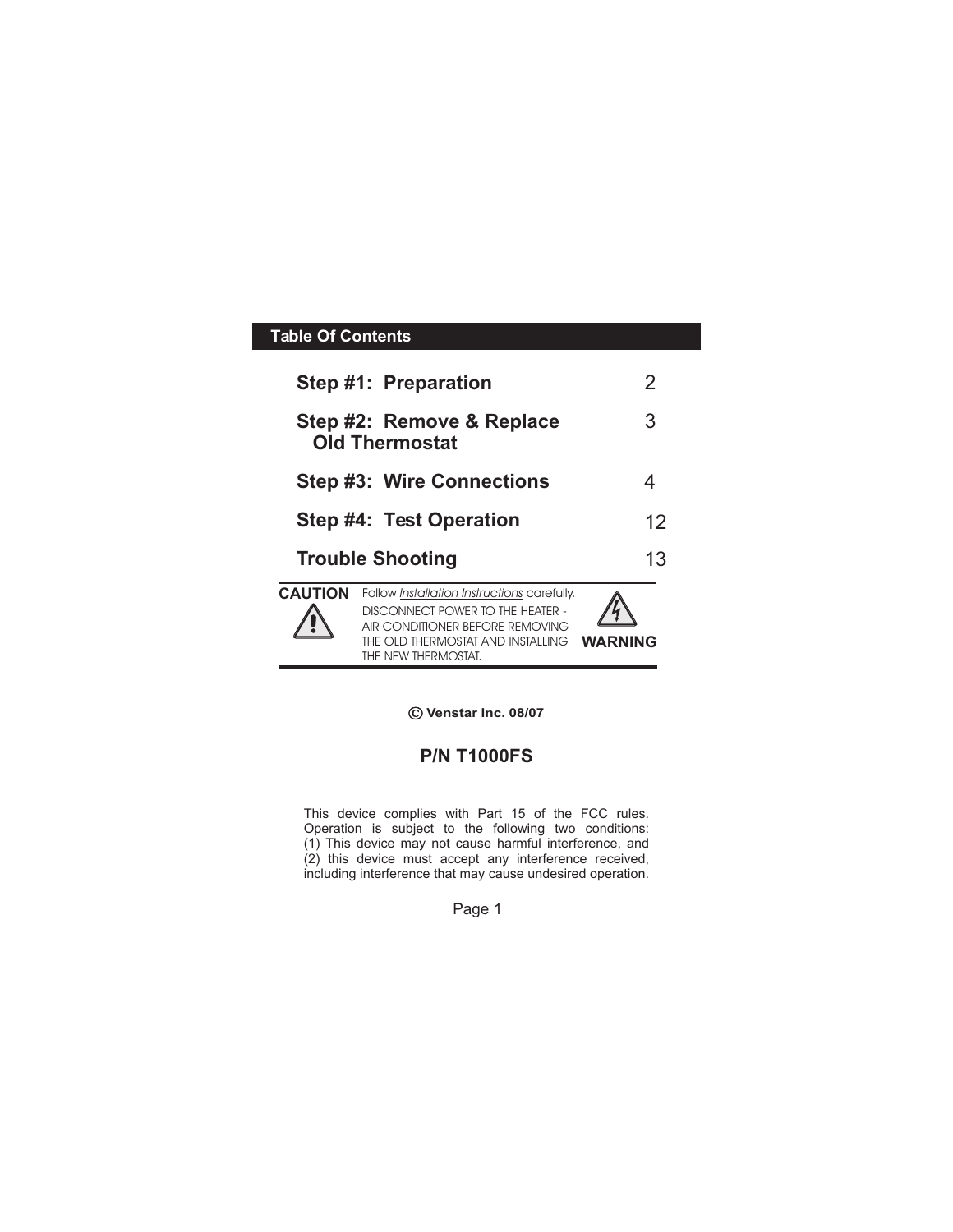

*\*'Mud rings' or Remodel boxes will not fit.*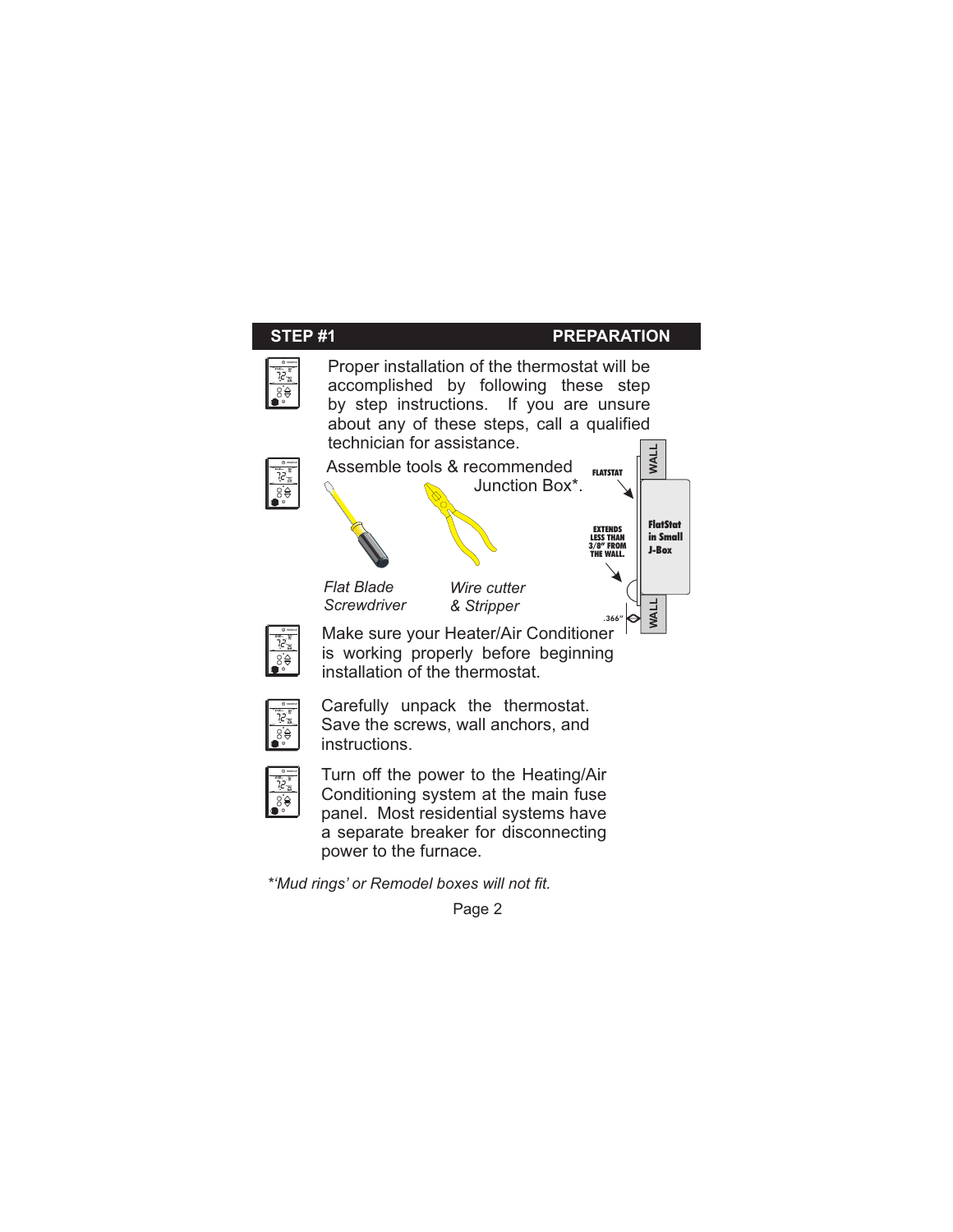#### **STEP #2 REMOVE & REPLACE OLD THERMOSTAT**

.8`⊖

Remove the cover of the old thermostat. If it does not come off easily check for screws.



Loosen the screws holding the thermostat base or subbase to the wall, and lift away.



Disconnect the wires from the old thermostat. Tape the ends of the wires as you disconnect them, and mark them with the letter of the terminal for easy reconnection to the new thermostat.



Keep the old thermostat for reference purposes, until your new thermostat is functioning properly.



Remove the white plastic wire connector from the rear of the thermostat. Install<br>wires as directed. Press the wired wires as directed. connector on the back of the thermostat.

Lift Connector straight up to remove.

**For best operation, install the thermostat in a junction box that is free from drafts that originate inside the wall.**

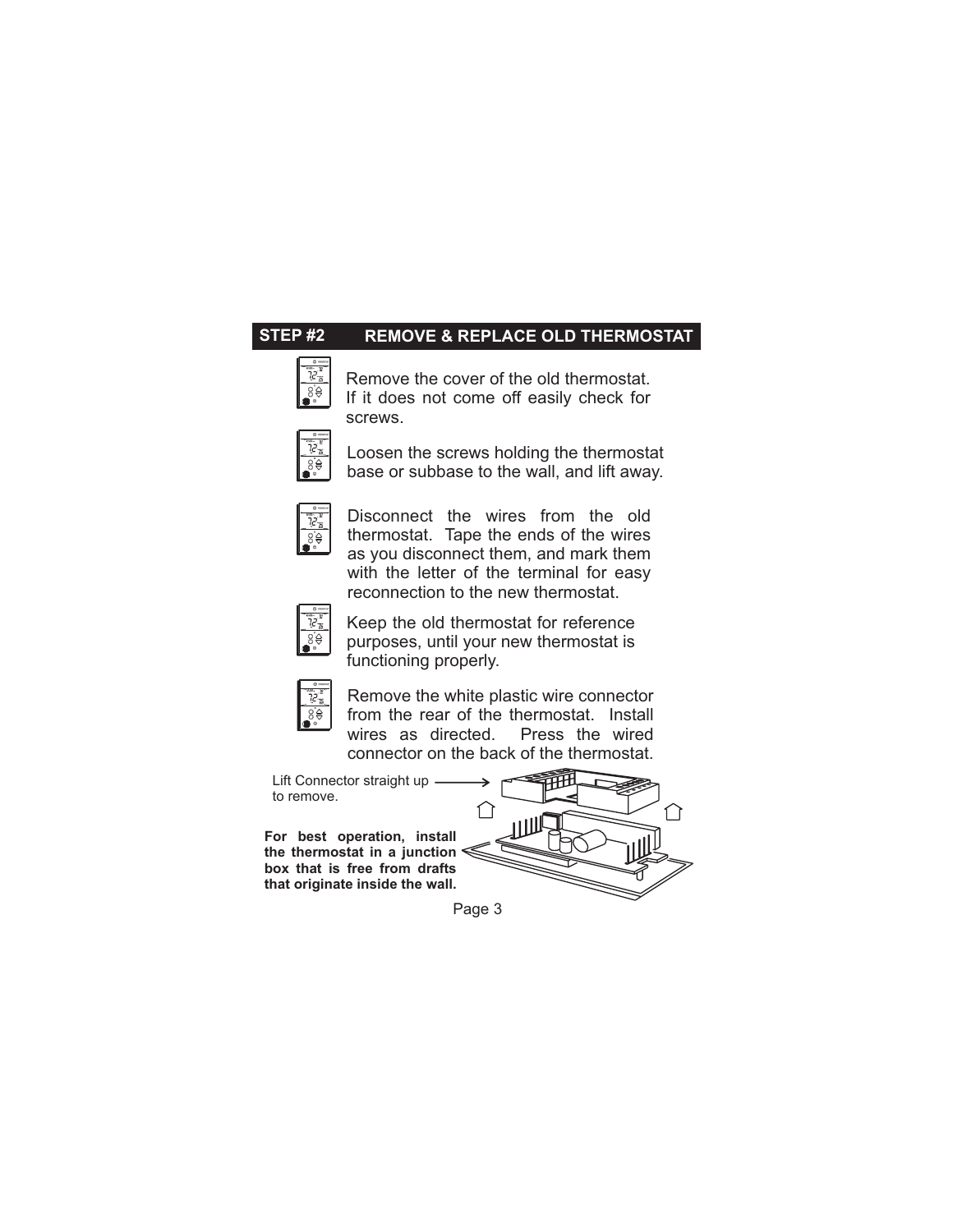# **STEP #3 WIRE CONNECTIONS**



If the terminal designations on your old thermostat do not match those on the new thermostat, *refer to the chart below, or the wiring diagrams that follow.*

| Wire from the<br>old thermostat<br>terminal marked | Function       | Install on the<br>new thermostat<br>connector marked |
|----------------------------------------------------|----------------|------------------------------------------------------|
| G or F                                             | Fan            | G                                                    |
| Y1, Y or C                                         | Cooling        | Y1                                                   |
| W1, W or H                                         | Heating        | W1, O, B                                             |
| Rh, R, M, Vr, A                                    | Power          | R                                                    |
| C                                                  | Common         | $C^*$                                                |
| O/b                                                | Rev. Valve     | $W1, O, B^{**}$                                      |
| Y <sub>2</sub>                                     | 2nd Stage Cool | Y <sub>2</sub>                                       |
| W <sub>2</sub>                                     | 2nd Stage Heat | W <sub>2</sub>                                       |
|                                                    |                |                                                      |

\* C may not be used on all systems.

\*\* O/B is used if your system is a Heat Pump.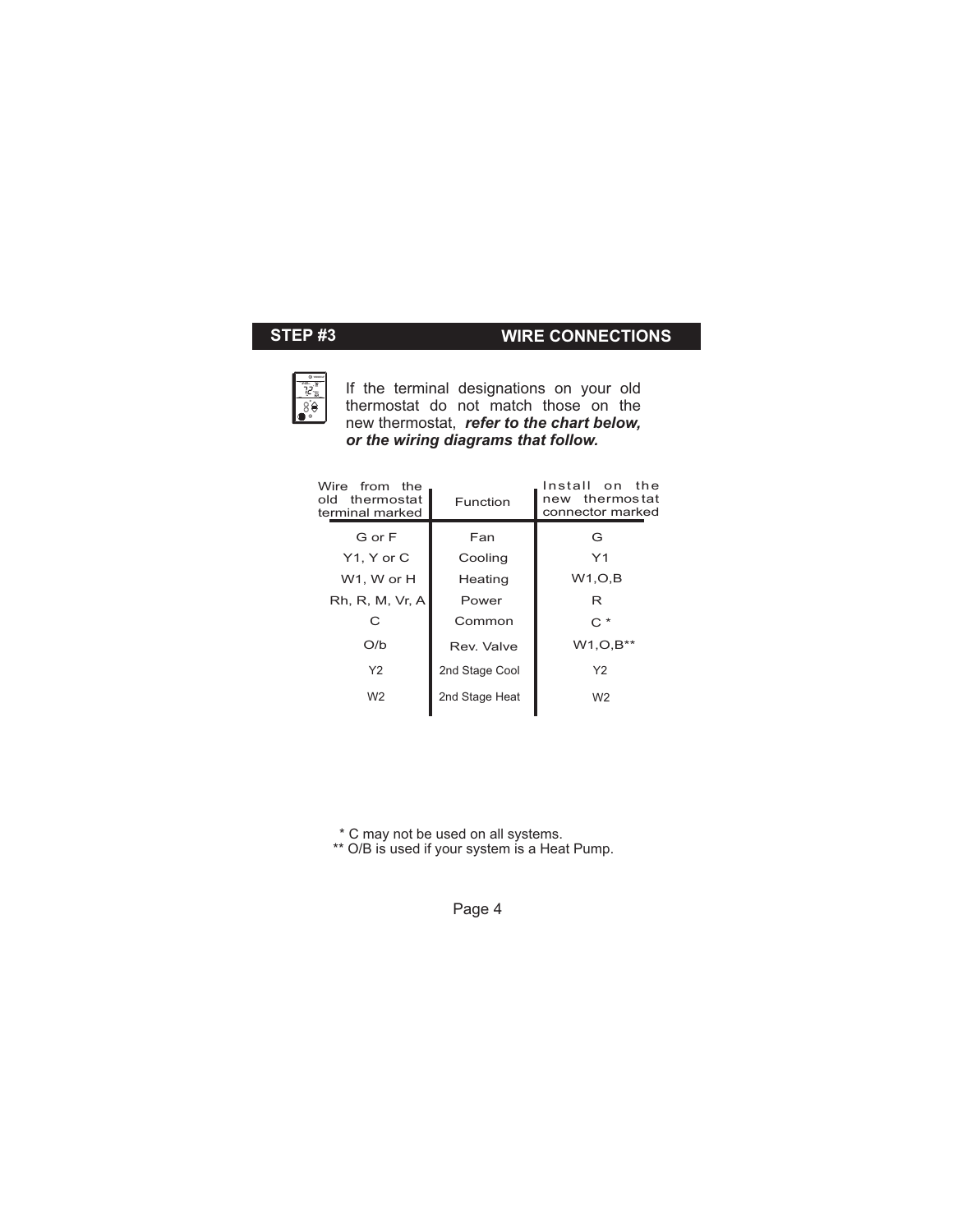

Page 5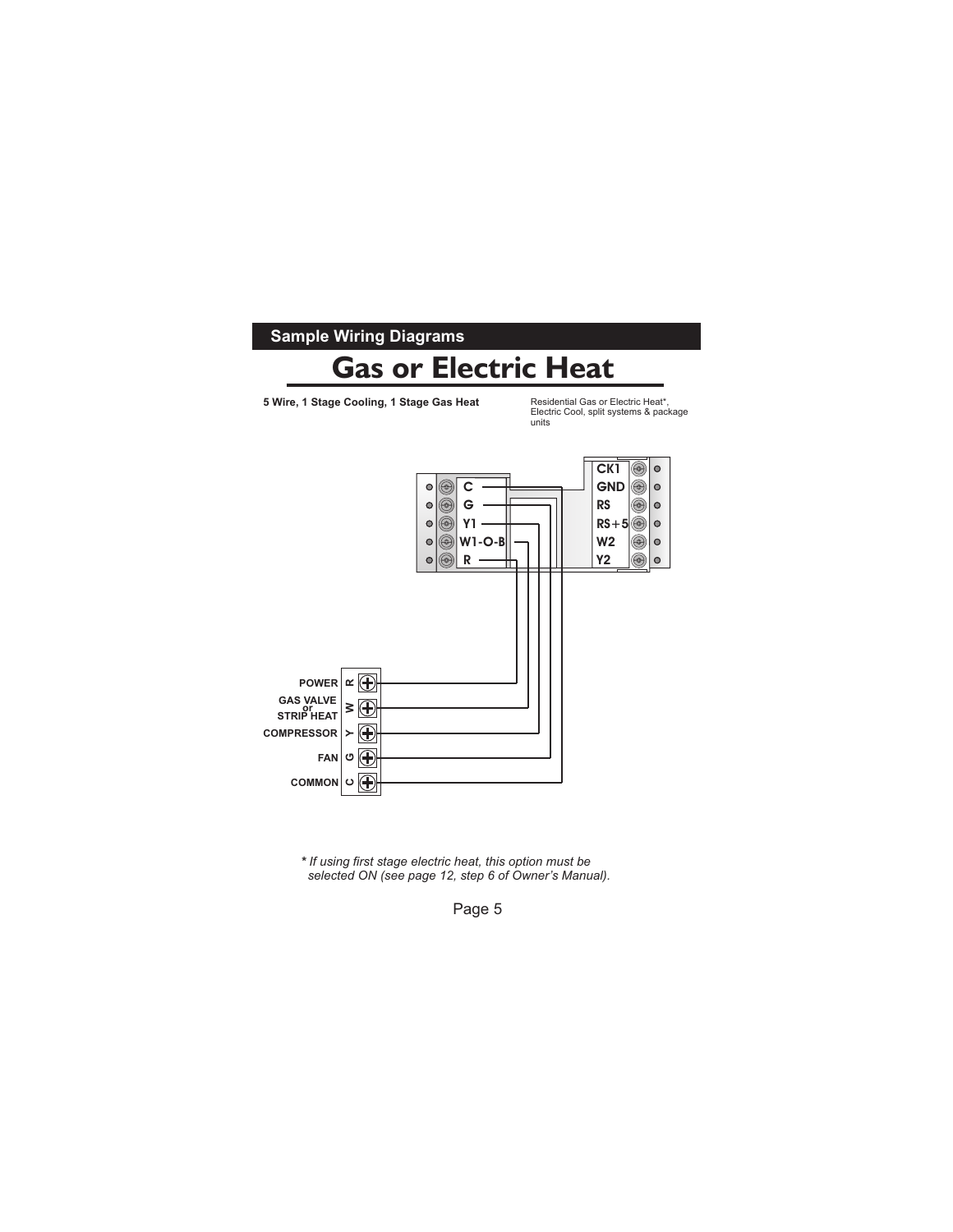

Page 6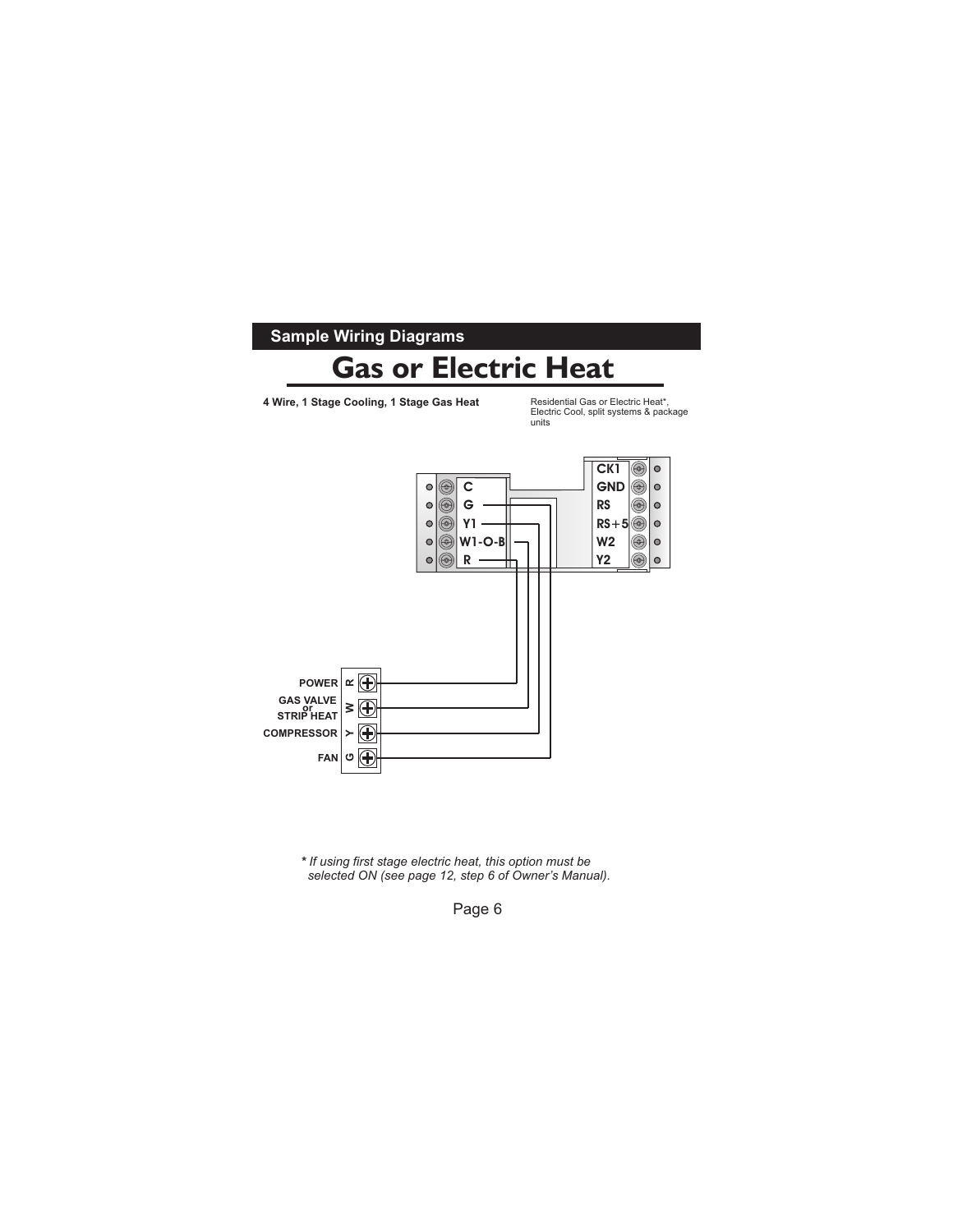

Page 7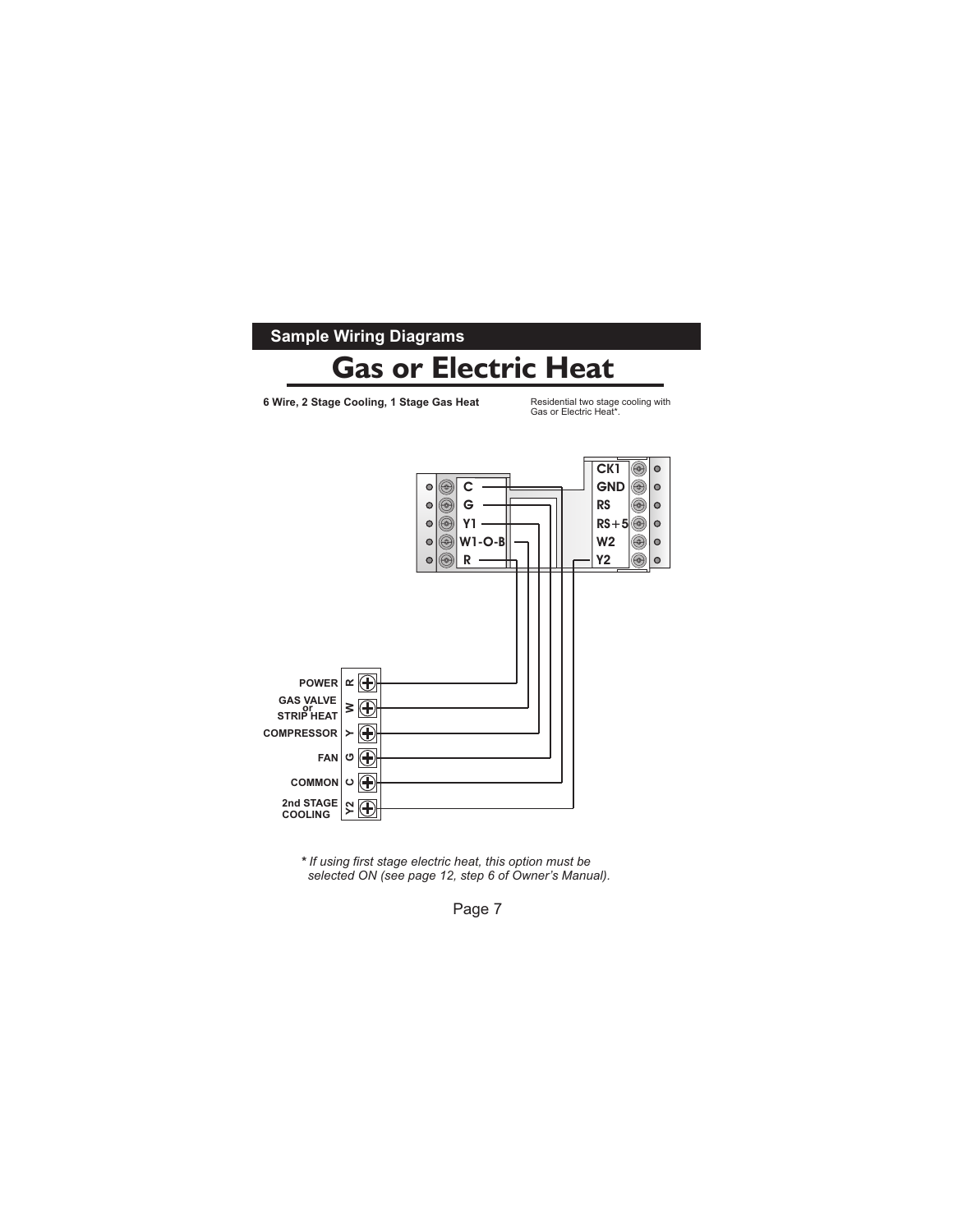

Page 8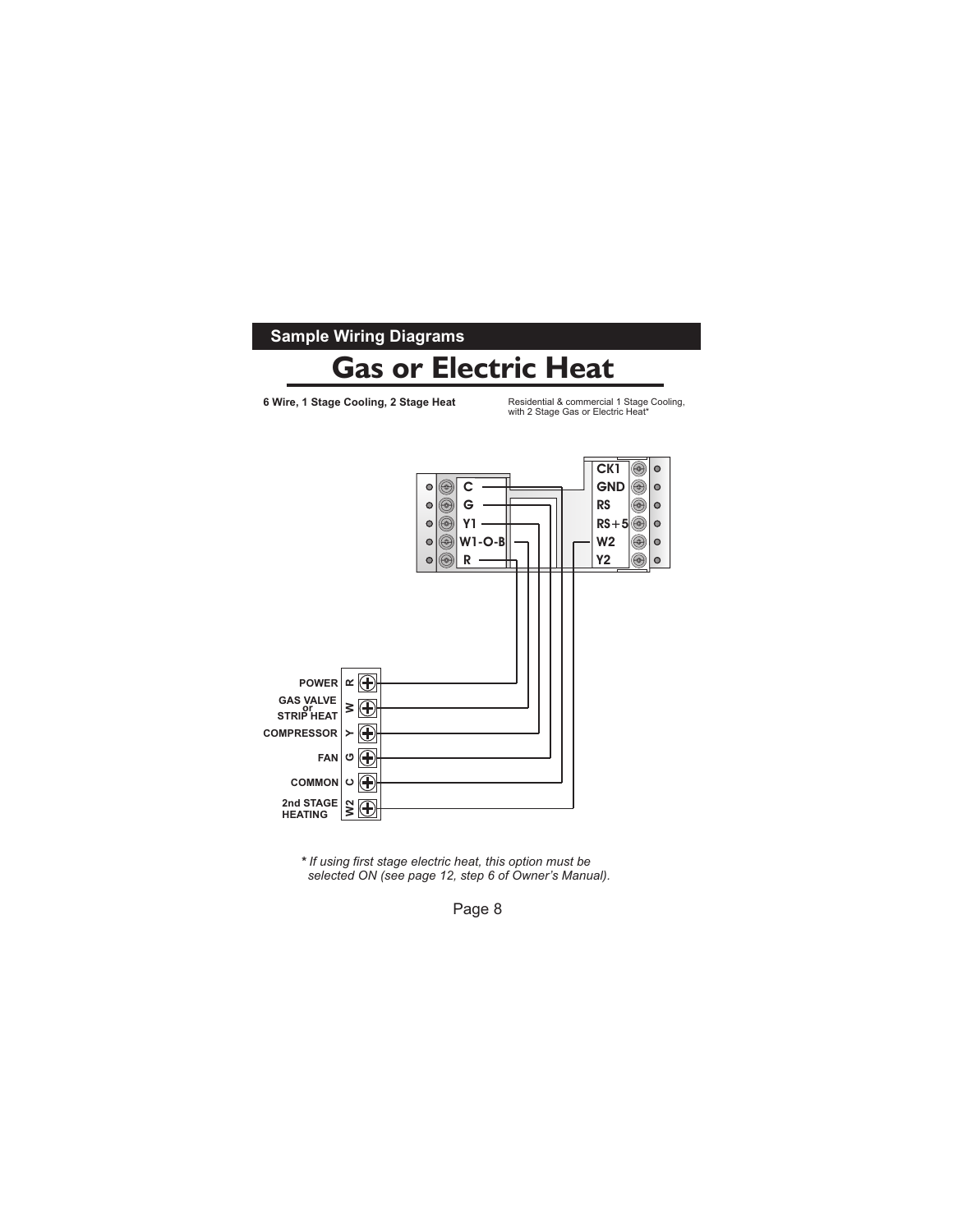

*\* If using first stage electric heat, this option must be* 

 *selected ON (see page 12, step 6 of Owner's Manual).*

*\*\* Commercial heat pumps do not have the heat pump turned ON in advanced setup (see page 12, step 4 of Owner's Manual).*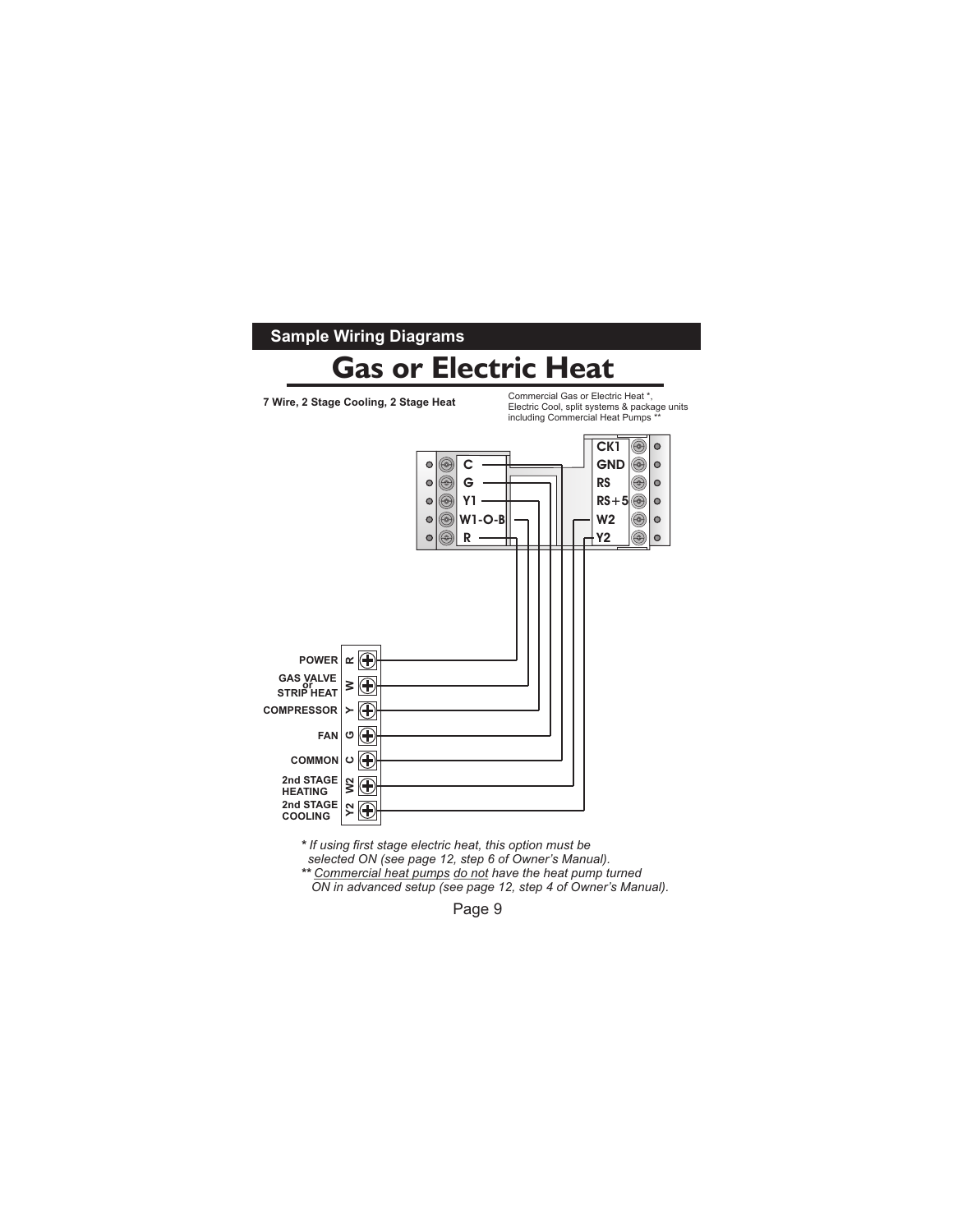#### **Sample Wiring Diagrams**



**5 Wire, 1 Stage Cooling, 1 Stage Heat-Heat Pump\* with O or b reversing valve\*\*.**<br>Residential Heat Pumps, split systems & package units, with no auxiliary heat.



*\* This option must be selected ON during advanced setup (see page 12, step 4 of Owner's Manual).*

*\*\* This option must be selected O or b during advanced setup (see page 12, step 5 of Owner's Manual).*

Page 10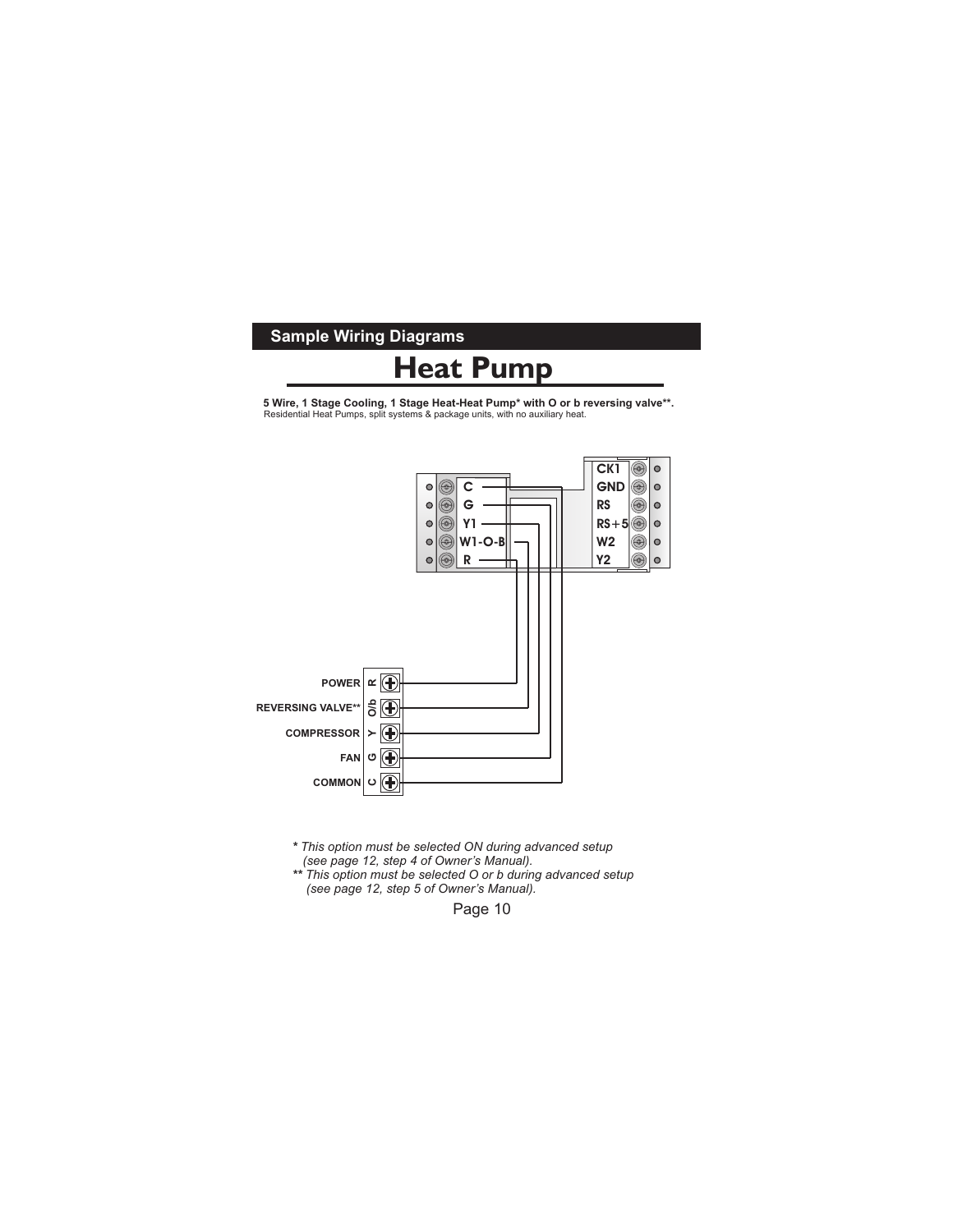#### **Sample Wiring Diagrams**

# **Heat Pump**

**6 Wire, 1 Stage Cooling, 2 Stage Heat-Heat Pump\* with O or b reversing valve\*\*.**<br>Residential Heat Pumps, split systems & package units, with auxiliary heat.



*\* This option must be selected ON during advanced setup*

- *(see page 12, step 4 of Owner's Manual).*
- *\*\* This option must be selected O or b during advanced setup (see page 12, step 5 of Owner's Manual).*

Page 11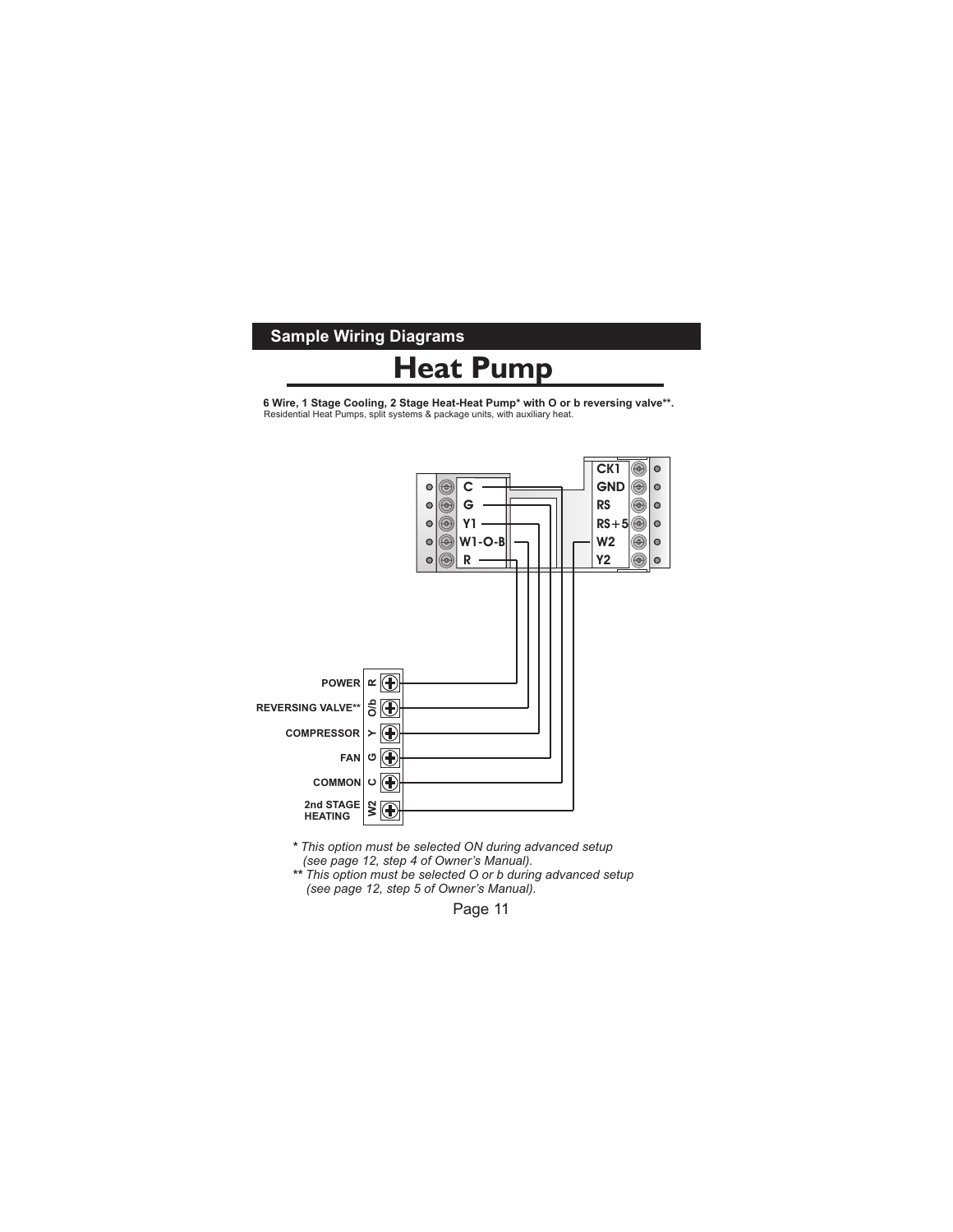### **STEP #4 TEST OPERATION**



Turn the power on to the Heating/Air Conditioning system.



Press the MODE button repeatedly until the **HEAT** icon appears on the display. Press the UP or DOWN buttons until the set temperature is 10 degrees above room temperature. The HVAC unit should energize in the heating mode.



Press the MODE button repeatedly until the **COOL** icon appears on the display. Press the UP or DOWN buttons until the set temperature is 10 degrees below room temperature. The HVAC unit should energize in the cooling mode.

*NOTE: Most equipment has a time delay of 5 minutes between cool cycles. This feature is defeatable on the thermostat (see page 13, step 9 of Owner's Manual).*



Press the UP button until the setpoint is equal to the room temperature. Press the FAN button to **Fan On**. The fan should turn on and run continuously.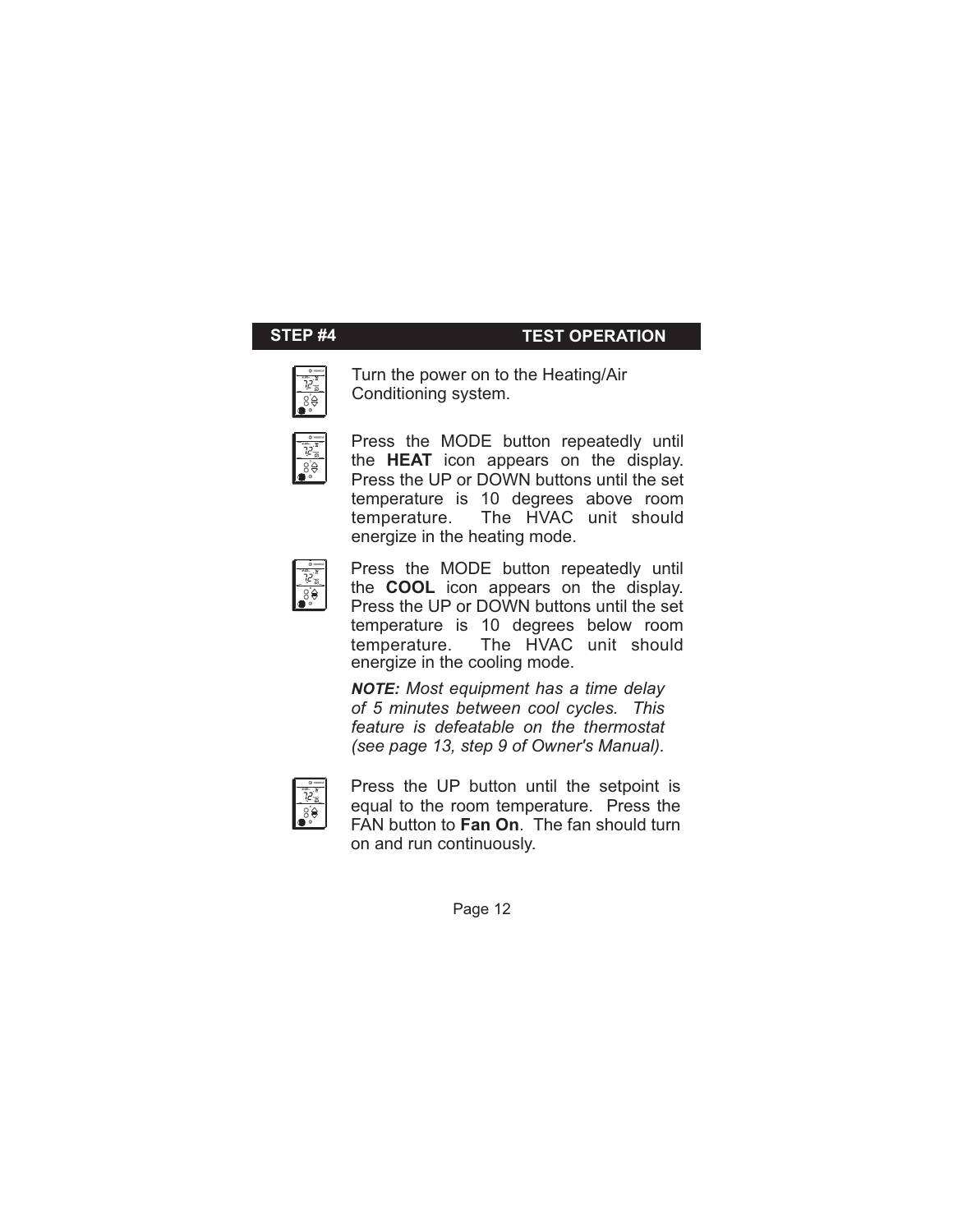### **TROUBLESHOOTING**



**SYMPTOM:** When using 4 wires (R, G, W, Y), the air conditioning equipment tries repeatedly to turn on, but cannot. At times the display dims or disappears. **CAUSE:** There is not enough power available to "power share".

**REMEDY:** Connect a 250 ohm, 10 watt power resistor **at the furnace** as shown below.





**SYMPTOM:** The air conditioning does not attempt to turn on.

**CAUSE:** The compressor timer lockout may prevent the air conditioner from turning on, for a period of time. **REMEDY:** See page 13 of the Owner's Manual and configure step 9 to defeat the 5 minute compressor lockout.



**SYMPTOM:** The display is blank. **CAUSE:** Lack of proper power. **REMEDY:** Make sure power is turned on to the furnace and 24vac between **R** & **W**. If **C** is used, 24vac between **R** & **C**.